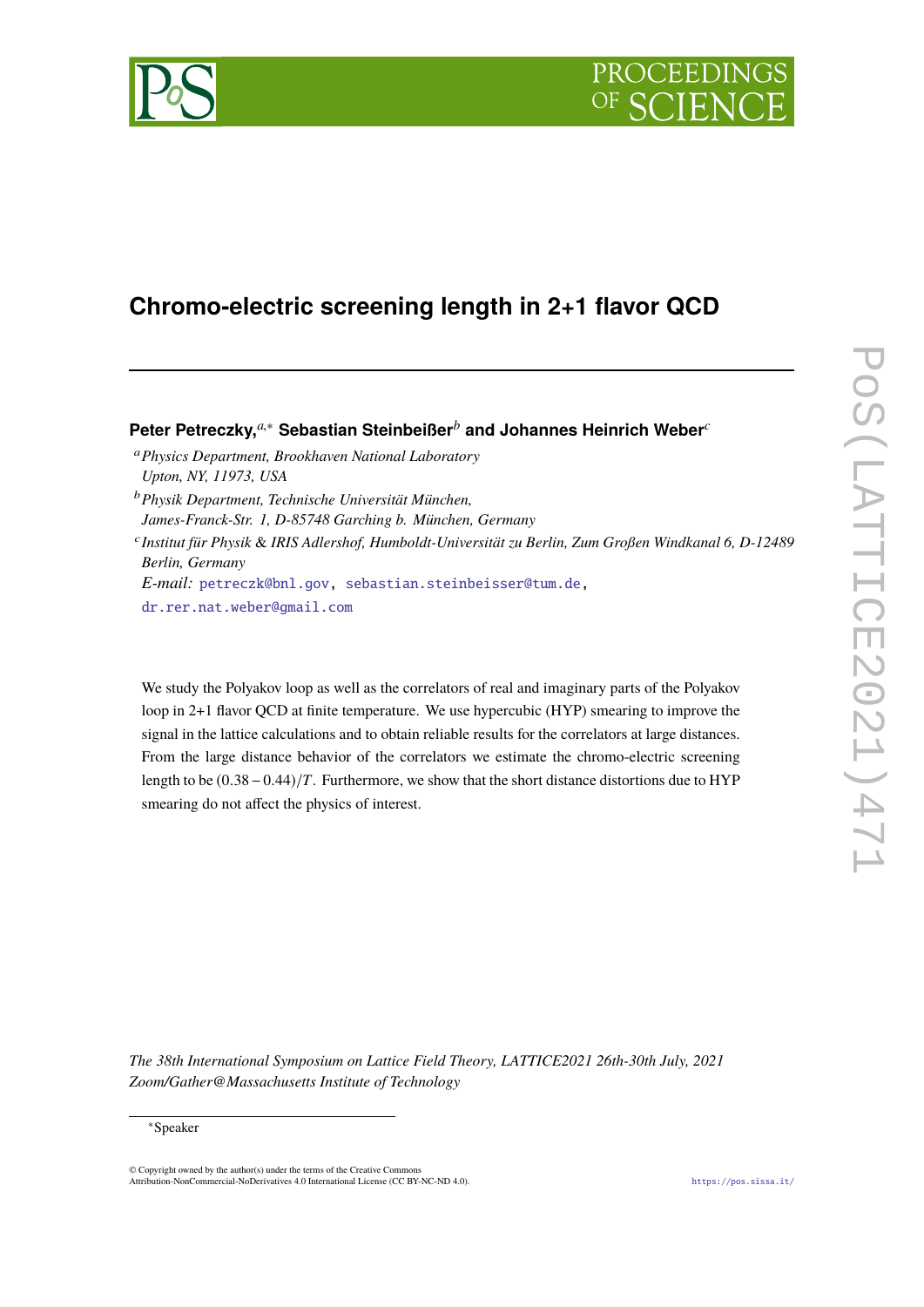# **1. Introduction**

Polyakov loop and Polyakov loop correlators are central for understanding deconfinement and color screening in gauge theories [\[1,](#page-5-0) [2\]](#page-6-0) (see also Refs. [\[3,](#page-6-1) [4\]](#page-6-2) for a historic reviews). They are related to the free energy of a static quark,  $F_Q(T)$  and the free energy of a static quark anti-quark pair,  $F_{\Omega\bar{O}}(r, T)$  separated by some distance *r*. In SU(N) gauge theories the Polyakov loop and Polyakov loop correlators are order parameters for deconfinement. In particular, the free energy of a static quark is infinite in the confined phase. In gauge theories with fundamental fields, e.g. QCD this is no longer the case,  $F_Q(T)$  is finite even at low temperatures because the static quark is screened by the dynamical quarks in the medium. At sufficiently low temperatures  $F_Q(T)$  is related to the binding energy of static-light hadrons [\[5\]](#page-6-3). The free energy of a static quark anti-quark pair decays exponentially at large distances. Above the crossover temperature, the screening mass, that governs the exponential decay of the correlators is proportional to the temperature, up to possible sub-leading logarithmic corrections. This means that the chromo-electric screening length that is the inverse of the screening mass becomes shorter and shorter with increasing temperature.

Extracting the screening mass or equivalently the chromo-electric screening length from the Polyakov loop correlator on the lattice is challenging because of the poor signal to noise ratio. The problem is particularly severe in QCD with light dynamical quarks, and most of the lattice calculations of the screening masses have been performed in pure gauge theory [\[6](#page-6-4)[–8\]](#page-6-5). It has been suggested to improve the signal to noise ratio for the Polyakov loop correlator by using smeared gauge links when calculating the Polyakov loop [\[9\]](#page-6-6). In this contribution we report on lattice QCD calculations of Polyalov loop and Polyakov loop correlators using HYP smearing [\[10\]](#page-6-7).

We performed calculations of the Polyakov loop and Polyakov loop correlators in 2+1 flavor QCD using highly improved staggered quark (HISQ) action [\[11\]](#page-6-8) with physical strange quark mass,  $m_s$  and light quark masses  $m_l = m_s/20$ , which correspond to the pion mass of 161 MeV in the continuum limit. The gauge configurations used in this study have been generated by the HotQCD and TUMQCD collaborations [\[12–](#page-6-9)[16\]](#page-6-10) on lattices with temporal extent  $N<sub>\tau</sub> = 4, 6, 8, 10, 12$  and 16 and the ratio of spatial to temporal extent (aspect ratio)  $N_{\sigma}/N_{\tau} = 4$ . For  $N_{\tau} = 4$  and 6 we also consider the aspect ratio  $N_{\sigma}/N_{\tau} = 6$ . Our calculations span a temperature range from 110 MeV to 6 GeV. We use 1, 2, 3 and 5 steps of HYP smearing. On the finest lattices we also use 8 steps of HYP smearing.

# **2. Polyakov loop with HYP smearing**

HYP smearing distorts the short distance physics. So it is important to understand the effects of these distortions of *F*<sub>Q</sub> and the Polyakov loop correlators. First we would like to understand how the HYP smearing affects the temperature dependence of  $F_Q$ . The free energy of a static quark calculated with *n* steps of HYP smearing is denoted by  $F_Q^n$ . In Fig. [1](#page-2-0) we show the difference  $\Delta F_Q^{nm} = F_Q^n - F_Q^m$  for different number of HYP smearing steps as function of *N<sub>T</sub>*. Smearing changes the coefficient of the  $1/a$  divergence in the free energy of a static quark and therefore,  $F_Q^n$  is different for different *n*. However, unless excessive amount of smearing is applied the temperature dependence of  $F_Q^n$  should not depend on the number of smearing steps, *n*. Therefore,  $\Delta F_Q^{nm}$  should not depend on  $\tilde{N_{\tau}}$  if cutoff effects are negligible (recall  $T = 1/(aN_{\tau})$  $T = 1/(aN_{\tau})$  $T = 1/(aN_{\tau})$ ). From Fig. 1 we see that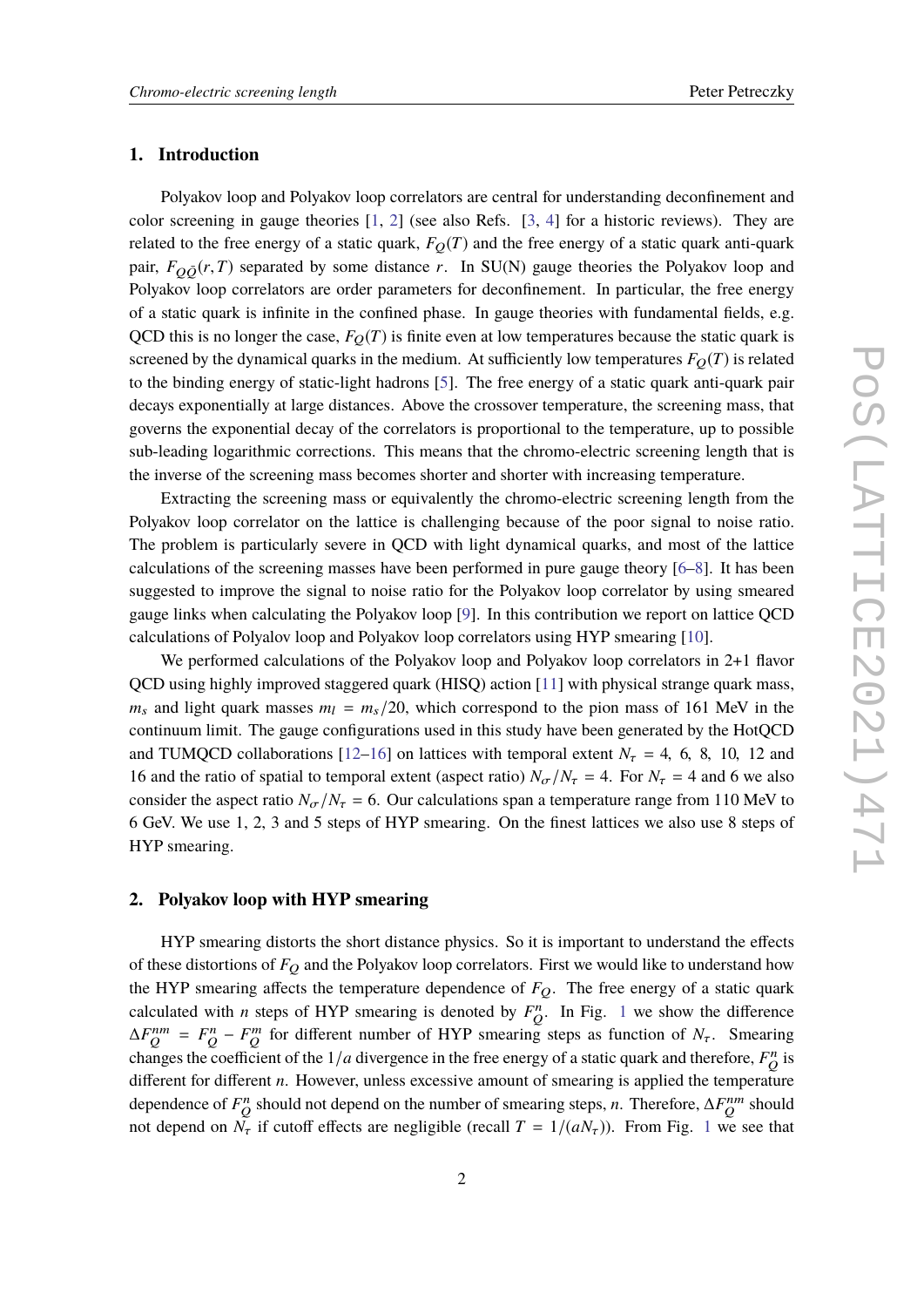<span id="page-2-0"></span>

**Figure 1:** The  $N_{\tau}$  dependence of  $\Delta F_{Q}^{nm}$  for different smearing levels *n* and *m* (left) and the temperature dependence of  $F_{\Omega}$  for  $N_{\tau} = 12$  for different smearing levels (right). The band shows the continuum extrapolated unsmeared result.

 $\Delta F_Q^{nm}$  is independent of  $N_\tau$  within errors for  $N_\tau > 4$ . In Fig. [1](#page-2-0) we also show the temperature dependence of  $F_Q$  for different levels of smearing and  $N<sub>\tau</sub> = 12$ . We compare our numerical results with the continuum extrapolated results on  $F<sub>O</sub>$  without smearing in the standard renormalization scheme [\[13\]](#page-6-11). The results obtained with different number of HYP smearings steps have been shifted by a constant to match with the unsmeared results on  $F<sub>O</sub>$ . We clearly see that the temperature dependence is not affected by HYP smearing. Thus there is no problem with over-smearing in our study, i.e. the amount of smearing used is not excessive.

#### **3. Polyakov loop correlators and screening masses**

We study the Polyakov loop correlators

$$
C_{PL}(r,T) = \langle L(r) \cdot L(0) \rangle, \tag{1}
$$

as well as the correlators of the real and imaginary parts of the Polyakov loop

$$
C_{PL}^{R}(r,T) = \langle \text{Re}L(r) \cdot \text{Re}L(0) \rangle, \tag{2}
$$

$$
C_{PL}^I(r,T) = \langle \text{Im} L(r) \cdot \text{Im} L(0) \rangle. \tag{3}
$$

We have  $C_{PL}(r, T) = C_{PL}^R(r, T) + C_{PL}^I(r, T)$ . The main reason to study  $C_{PL}^R(r, T)$  and  $C_{PL}^I(r, T)$ <br>concretely is that these correlators have quite different lorse distance habeliers asymmed by different separately is that these correlators have quite different large distance behaviors governed by different screening masses,  $m_R$  and  $m_I$  [\[17\]](#page-7-0). This also can be seen in the purely pertubative picture, where the dominant contribution to  $C_{PL}^R$  comes from the two gluon exchange, while the leading contribution to  $C_{PL}^I$  comes from the three gluon exchange. The perturbative picture implies a different behavior of  $C_{PL}^R$  and  $C_{PL}^I$  also at short distances. In the weak coupling picture  $m_I/m_R = 3/2$ . Furthermore, at leading order (LO)  $m_R = 2m_D$  and  $m_I = 3m_D$ , with  $m_D$  being the LO chromo-electric Debye mass. The correlator of the real part of the Polyakov loop can couple to magnetic gluons [\[17,](#page-7-0) [18\]](#page-7-1) and therefore, the long distance behavior of this correlator can be governed by the magnetic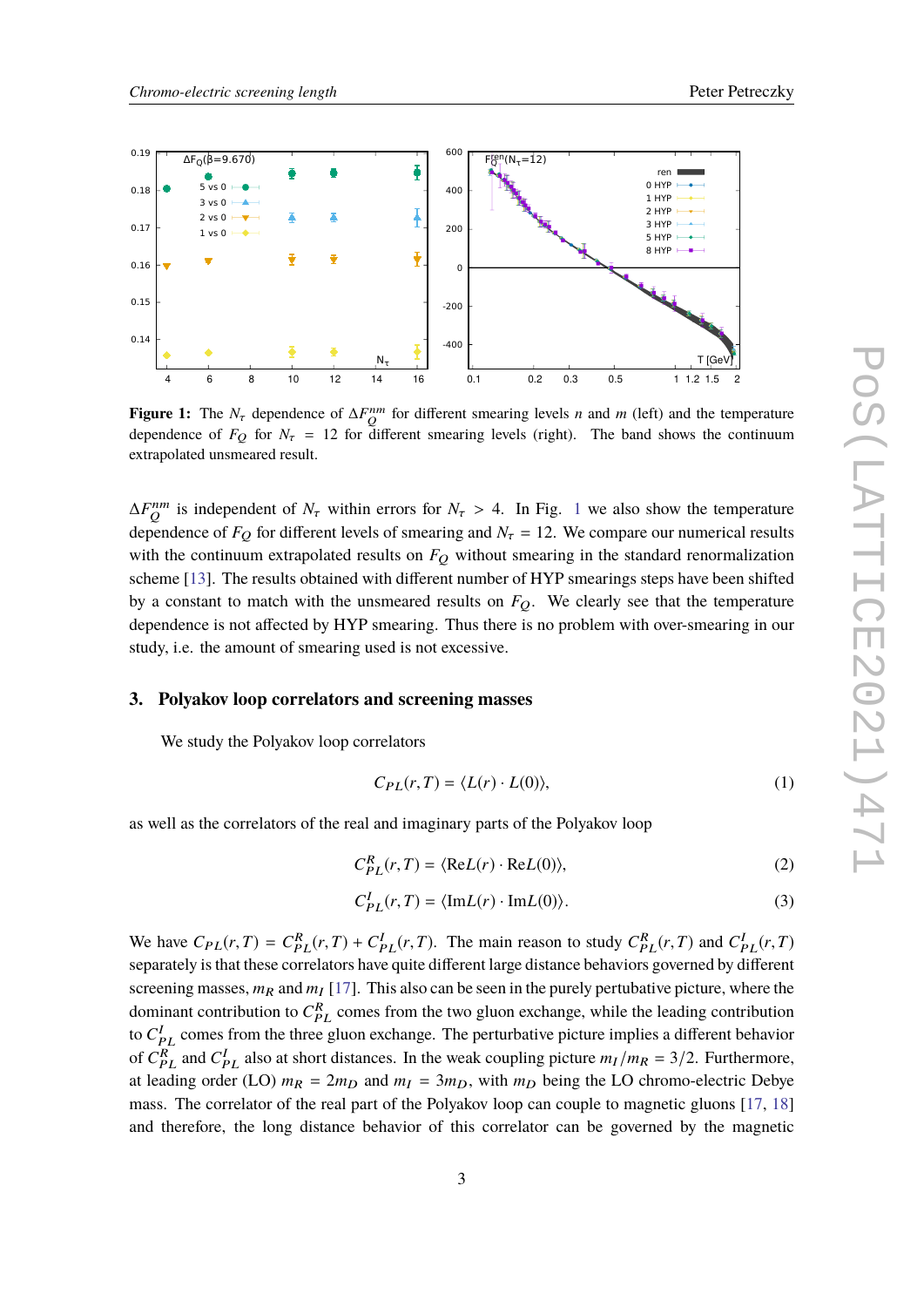screening mass instead of electric screening mass. However, for the temperature range of interest the contribution from electric gluon dominates [\[19,](#page-7-2) [20\]](#page-7-3).

It is convenient to consider the subtracted free energy

$$
F_{Q\bar{Q}}^{sub}(r,T) = -T \ln \frac{C_{PL}(r,T)}{\langle L \rangle^2} = F_{Q\bar{Q}}(r,T) - 2F_Q(T),
$$
\n(4)

which is independent of the number of smearing levels used in the calculations except for small distances. At large distances  $F_{Q\bar{Q}}^{sub}(r,T)$  decays exponentially with the decay rate given by  $m_R$ . We also define the normalized correlators of real and imaginary part of the Polyakov loop

$$
\tilde{C}_{PL}^{R}(r,T) = \frac{C_{PL}^{R}(r,T) - \langle L \rangle^2}{\langle L \rangle^2},\tag{5}
$$

$$
\tilde{C}_{PL}^I(r,T) = \frac{C_{PL}^I(r,T)}{\langle L \rangle^2}.
$$
\n
$$
(6)
$$

As the subtracted free energy the normalized correlators turn out to be not very sensitive to the number of smearing steps used in the calculations except at short distances. The subtracted free energy can be written in terms of the normalized correlators as

$$
F_{Q\bar{Q}}^{sub}(r,T)/T = \ln(1 + \tilde{C}_{PL}^{R}(r,T) + \tilde{C}_{PL}^{I}(r,T)).
$$
\n(7)

Since we find that  $\tilde{C}_{PL}^I(r, T) \ll \tilde{C}_{PL}^R(r, T)$  the subtracted free energy is dominated by the contribution from  $\tilde{C}_{PL}^R(r, T)$  and see he used as **prove** for  $\tilde{C}_{PL}^R(r, T)$ . Our results for  $E_{PL}^{SUE}(r, T)$  solenla from  $\tilde{C}_{PL}^R(r, T)$  and can be used as proxy for  $\tilde{C}_{PL}^R(r, T)$ . Our results for  $F_{Q\bar{Q}}^{sub}(r, T)$  calculated with different numbers of HYP smearings for  $N_{\tau} = 12$  lattices and  $T = 1938$  MeV are shown in Fig. [2.](#page-4-0) The lattice results have been multiplied by  $r^2T$  because of the weak coupling expectations. The smeared results are compared with the previously calculated unsmeared  $F_{Q\bar{Q}}^{sub}(r, T)$  [\[15\]](#page-6-12). We see from the figure that even one or two levels of HYP smearing significantly improves the signal compared to the unsmeared case, however, as we go to larger and larger distances more smearing steps are needed to reduce the errors. The smearing clearly alters the behavior of  $F_{Q\bar{Q}}^{sub}(r, T)$  at short distances but for  $rT > 0.4 F_{Q\bar{Q}}^{sub}(r, T)$  is independent of smearing level up to three HYP smearing<br>stage. For five UVP smearing stage the effect of smearing becomes negligible sply for  $rT > 0.6$ steps. For five HYP smearing steps the effect of smearing becomes negligible only for  $rT > 0.6$ . We obtain similar results for other  $N_{\tau}$  values and temperatures. The  $r/a$  value for which smearing effects disappear is independent of  $N_{\tau}$ .

We also compare our lattice results with weak coupling expectations. In a previous study we showed that the weak coupling calculations can describe the lattice results of  $F_{Q\bar{Q}}^{sub}(r, T)$  in the short distance region  $rT < 0.4$  [\[15\]](#page-6-12). A detailed comparison of the lattice results  $\frac{F^{sub}}{Q\bar{Q}}(r, T)$  with the weak coupling calculations at larger distances turned out to be challenging because of the large statistical errors of the lattice results for  $N_\tau > 4$ . As discussed in Ref. [\[15\]](#page-6-12) at distances  $rT > 0.4$  the appropriate scale hierarchy for the weak coupling calculation is  $r \sim 1/m_D$ . The NLO result for this scale hierarchy was obtained in Ref. [\[21\]](#page-7-4) and also confirmed later in Ref. [\[22\]](#page-7-5). In Fig. [2](#page-4-0) we show the comparison of the lattice results with the LO and NLO weak coupling results. The shape of LO and NLO results is similar to the shape of the lattice results, but there is no quantitative agreement. While adding the NLO correction moves the weak coupling results closer to the lattice one, it is still significantly below the lattice result.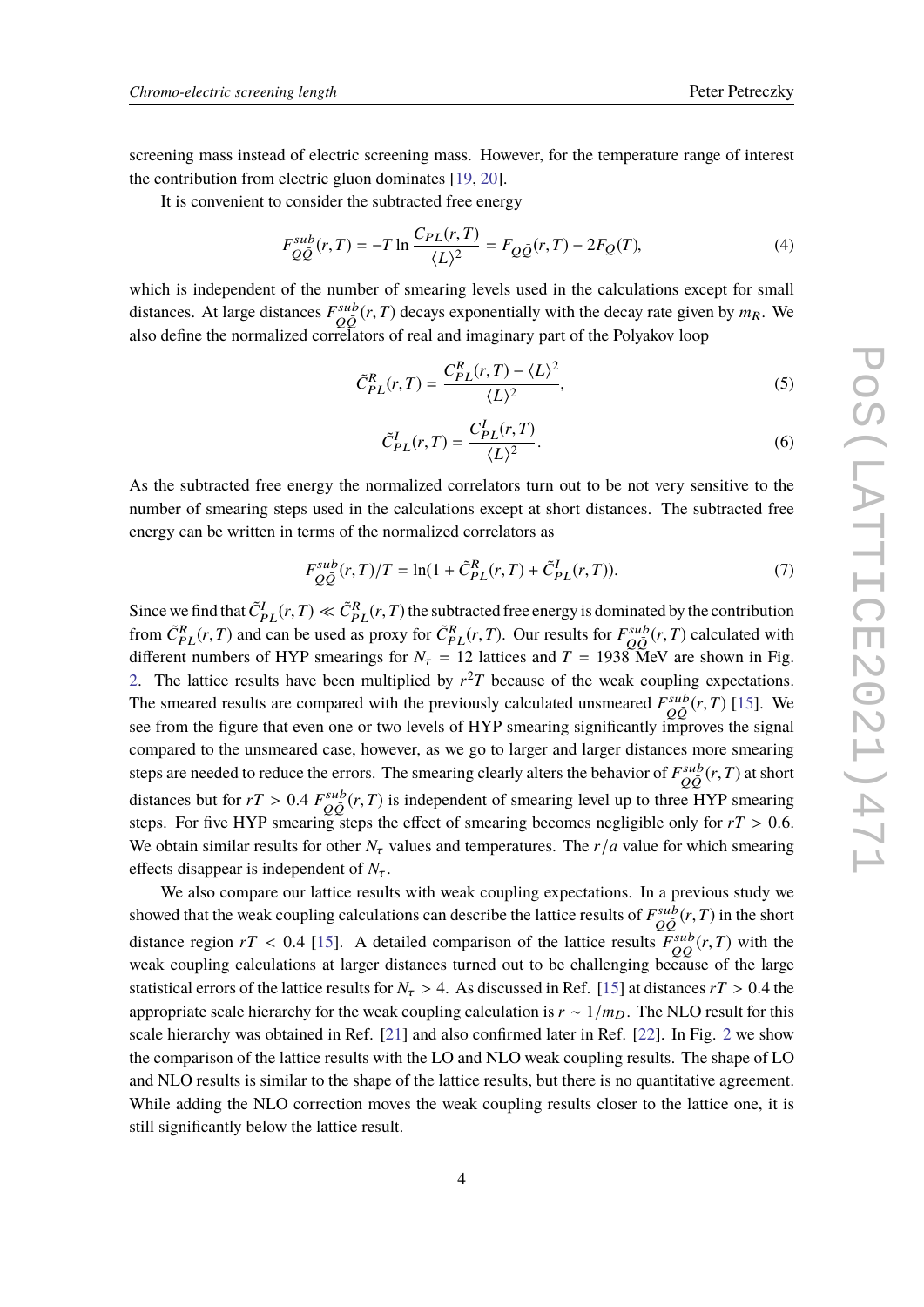<span id="page-4-0"></span>

**Figure 2:** The subtracted free energy  $F_{QQ}^{sub}(r, T)$  (left) and  $R_{PL}^I(r, T)$  (right) as a function of the separation,<br> $F_{T}^I$  for  $N = 12$  and  $T = 1028$  MeV obtained for different number of HVD smoonings (b). In the left *rT* for  $N_{\tau} = 12$  and  $T = 1938$  MeV obtained for different number of HYP smearings (h). In the left panel the LO result (green line) uses renormalization scale  $\mu = 4\pi T$ , while for the NLO result (red band) the renormalization scale has been varied from  $\pi T$  to  $4\pi T$ . In the right panel we show the LO result for  $R_{PL}^I$  for<br>the renormalization scales  $\mu = \pi T$ ,  $2\pi T$  and  $4\pi T$  (from top to bottom). The horizontal lines corre the renormalization scales  $\mu = \pi T$ ,  $2\pi T$  and  $4\pi T$  (from top to bottom). The horizontal lines correspond to the LO result without screening.

In order to study the correlator of the imaginary part of the Polyakov loop we consider the ratio

$$
R_{PL}^I = \frac{C_{PL}^I}{C_{PL}^R - \langle L \rangle^2}.
$$
\n
$$
(8)
$$

Again, this ratio is insensitive to smearing. In Fig. [2](#page-4-0) we show it for unsmeared case as well as for calculations obtained for 1, 2, 3 and 5 steps of HYP smearings for  $N<sub>\tau</sub> = 12$  and  $T = 1938$ MeV. We see that we were able to obtain reasonable results for  $R_{PL}^I$  up to distances  $rT \approx 1$  when 5 steps of HYP smearing are used. Furthermore, the smeared results on  $R_{PL}^I$  smoothly connect to the unsmeared results at short distances. In particular, the results with 1 HYP smearing agree with unsmeared results up to quite small distances. We also compare our lattice results of  $R_{PL}^I$  with the LO results with or without screening for renormalization scales  $\mu = \pi T$ ,  $2\pi T$  and  $4\pi T$ , shown as lines. We see that at distances  $rT < 0.4$  lattice results agree well with the LO result that does not include screening (horizontal lines). At larger distances the lattice data follow the same trend as the LO result with screening but there are clear quantitative differences.

By fitting the large distance behavior of  $\tilde{C}_{PL}^R(r,T)$  and  $\tilde{C}_{PL}^I(r,T)$  to a  $A/r \exp(-m_{R,I}r)$  form, we obtain the corresponding screening masses,  $m_R$  and  $m_I$ . Our results on the screening masses as functions of the temperature are shown in Fig. [3.](#page-5-1) We see a rapid decrease of the screening masses in temperature units around the crossover temperature,  $T_c \approx 156$  MeV [\[23\]](#page-7-6), followed by a roughly constant behavior up to  $T \approx 1.5$  GeV. For  $T < 400$  MeV our results for the screening masses are quite similar to the results of Ref. [\[9\]](#page-6-6). The decrease of  $m_R/T$  and  $m_I/T$  predicted by the weak coupling calculations is only seen for  $T > 1.5$  GeV. For the ratio of the screening masses we find  $m_l/m_R = 1.75$  which is only 17% larger than the weak coupling expectation. Therefore, we can define the chromo-electric screening length as  $2/m_R$  or  $3/m_I$ , which for 170 MeV < *T* < 1.5 GeV corresponds to  $(0.38 - 0.44)/T$ .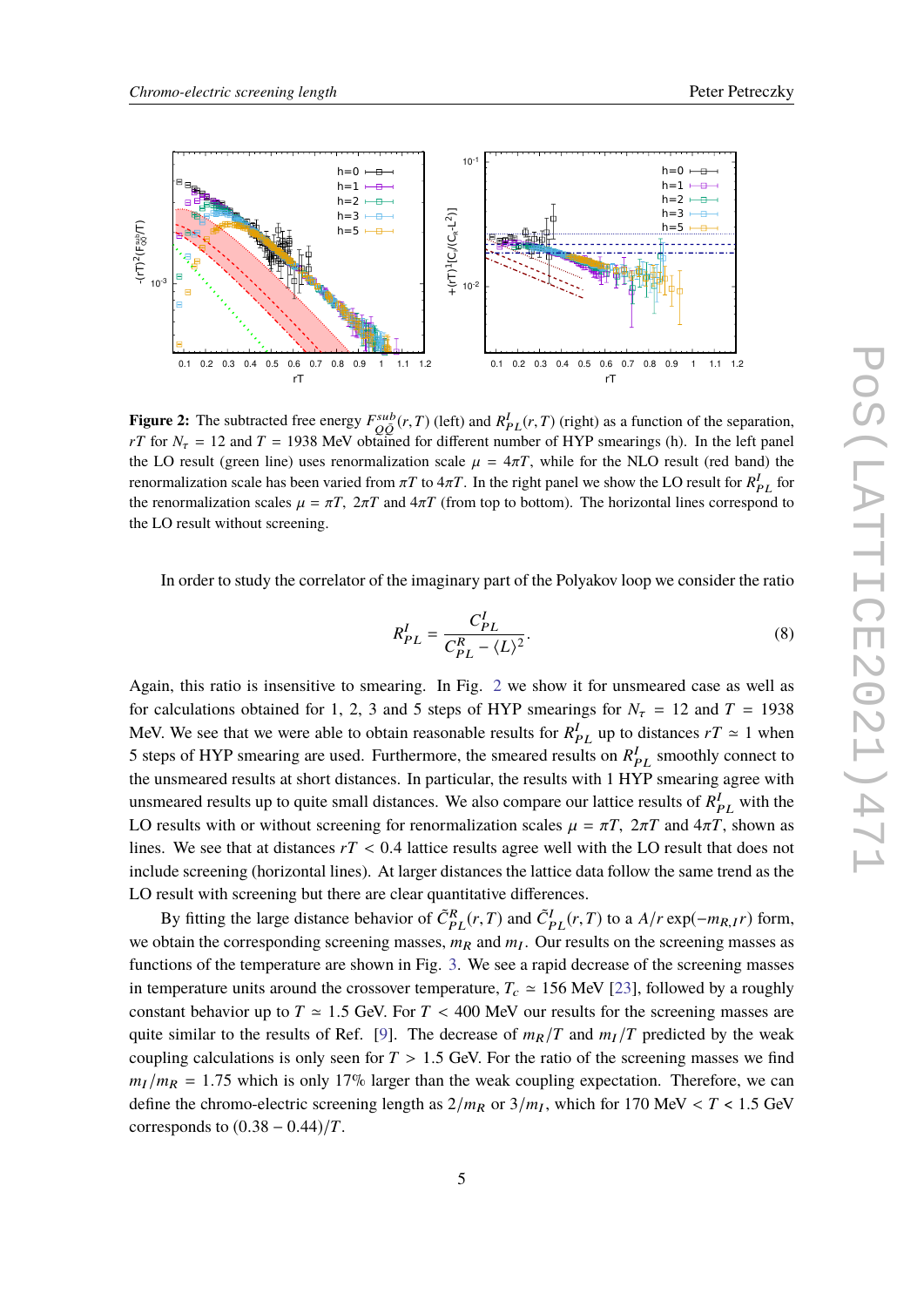<span id="page-5-1"></span>

**Figure 3:** The screening masses,  $m_R/T$  (left) and  $m_I/T$  (right) as a function of the temperature calculated for different  $N_{\tau}$  and  $N_{\sigma}/N_{\tau}$  indicated in the labels by the numbers in the parenthesis. The solid horizontal lines indicate the approximate value of the screening masses together with the estimated uncertainty. The dashed lines correspond to the perturbative result.

# **4. Conclusions**

In this contribution we studied the Polyakov loop and Polyakov loop correlators using HYP smearing. We found that HYP smearing significantly improves the signal and the distortions due to smearing can be controlled. The correlator of the imaginary part of the Polyakov loop is very well described by the leading order perturbative result for  $rT < 0.4$ . We determined the screening masses of the correlators of the real and imaginary parts of the Polyakov loop and found  $m_R \approx 4.5T$ and  $m_I \approx 8T$ , respectively for 170 MeV <  $T$  < 1.5 GeV, implying a chromo-electric screening length of  $(0.38 - 0.44)/T$  in this region.

# **Acknowledgments**

P. Petreczky is supported by the U.S. Department of Energy under Contract No. DE-SC0012704. S. Steinbeißer was funded by the Deutsche Forschungsgemeinschaft (DFG, German Research Foundation) cluster of excellence "ORIGINS" (www.origins-cluster.de) under Germany's Excellence Strategy EXC-2094-390783311. J. H. Weber's research is by the Deutsche Forschungsgemeinschaft (DFG, German Research Foundation) Projektnummer 417533893/GRK2575 "Rethinking Quantum Field Theory". The numerical calculations have been performed using the MILC code. The simulations were carried out on the computing facilities of the Computational Center for Particle and Astrophysics (C2PAP) in the project "Calculation of finite T QCD correlators" (pr83pu).

# **References**

<span id="page-5-0"></span>[1] J. Kuti, J. Polonyi and K. Szlachanyi, *Monte Carlo study of SU(2) gauge theory at finite temperature*, *[Phys. Lett. B](https://doi.org/10.1016/0370-2693(81)90987-4)* **98** (1981) 199.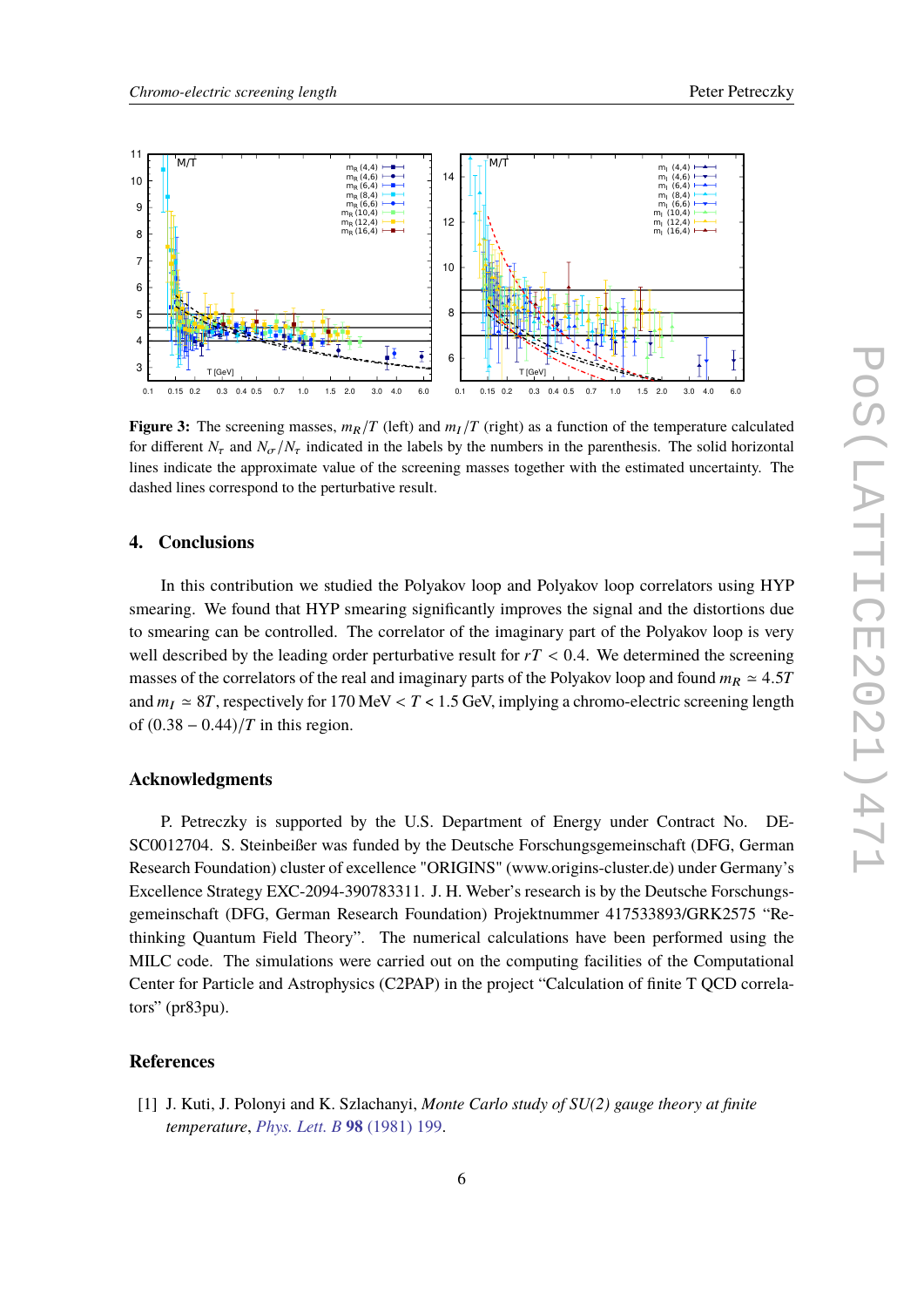- <span id="page-6-0"></span>[2] L. D. McLerran and B. Svetitsky, *Quark liberation at high temperature: a Monte Carlo study of SU(2) gauge theory*, *[Phys. Rev. D](https://doi.org/10.1103/PhysRevD.24.450)* **24** (1981) 450.
- <span id="page-6-1"></span>[3] P. Petreczky, *QCD thermodynamics on lattice*, *[Nucl. Phys. B Proc. Suppl.](https://doi.org/10.1016/j.nuclphysbps.2004.11.366)* **140** (2005) 78 [[hep-lat/0409139](https://arxiv.org/abs/hep-lat/0409139)].
- <span id="page-6-2"></span>[4] A. Bazavov and J. H. Weber, *Color Screening in Quantum Chromodynamics*, *[Prog. Part.](https://doi.org/10.1016/j.ppnp.2020.103823) Nucl. Phys.* **116** [\(2021\) 103823](https://doi.org/10.1016/j.ppnp.2020.103823) [[2010.01873](https://arxiv.org/abs/2010.01873)].
- <span id="page-6-3"></span>[5] A. Bazavov and P. Petreczky, *Polyakov loop in 2+1 flavor QCD*, *[Phys. Rev. D](https://doi.org/10.1103/PhysRevD.87.094505)* **87** (2013) [094505](https://doi.org/10.1103/PhysRevD.87.094505) [[1301.3943](https://arxiv.org/abs/1301.3943)].
- <span id="page-6-4"></span>[6] O. Kaczmarek, F. Karsch, E. Laermann and M. Lutgemeier, *Heavy quark potentials in quenched QCD at high temperature*, *[Phys. Rev. D](https://doi.org/10.1103/PhysRevD.62.034021)* **62** (2000) 034021 [[hep-lat/9908010](https://arxiv.org/abs/hep-lat/9908010)].
- [7] S. Digal, S. Fortunato and P. Petreczky, *Heavy quark free energies and screening in SU(2) gauge theory*, *[Phys. Rev. D](https://doi.org/10.1103/PhysRevD.68.034008)* **68** (2003) 034008 [[hep-lat/0304017](https://arxiv.org/abs/hep-lat/0304017)].
- <span id="page-6-5"></span>[8] S. Datta and S. Gupta, *Does the QCD plasma contain gluons?*, *[Phys. Rev. D](https://doi.org/10.1103/PhysRevD.67.054503)* **67** (2003) [054503](https://doi.org/10.1103/PhysRevD.67.054503) [[hep-lat/0208001](https://arxiv.org/abs/hep-lat/0208001)].
- <span id="page-6-6"></span>[9] S. Borsányi, Z. Fodor, S. D. Katz, A. Pásztor, K. K. Szabó and C. Török, *Static* QQ *pair free energy and screening masses from correlators of Polyakov loops: continuum extrapolated lattice results at the QCD physical point*, *JHEP* **04** [\(2015\) 138](https://doi.org/10.1007/JHEP04(2015)138) [[1501.02173](https://arxiv.org/abs/1501.02173)].
- <span id="page-6-7"></span>[10] A. Hasenfratz and F. Knechtli, *Flavor symmetry and the static potential with hypercubic blocking*, *[Phys. Rev. D](https://doi.org/10.1103/PhysRevD.64.034504)* **64** (2001) 034504 [[hep-lat/0103029](https://arxiv.org/abs/hep-lat/0103029)].
- <span id="page-6-8"></span>[11] HPQCD, UKQCD collaboration, E. Follana, Q. Mason, C. Davies, K. Hornbostel, G. P. Lepage, J. Shigemitsu et al., *Highly improved staggered quarks on the lattice, with applications to charm physics*, *[Phys. Rev. D](https://doi.org/10.1103/PhysRevD.75.054502)* **75** (2007) 054502 [[hep-lat/0610092](https://arxiv.org/abs/hep-lat/0610092)].
- <span id="page-6-9"></span>[12] HotQCD collaboration, A. Bazavov et al., *Equation of state in ( 2+1 )-flavor QCD*, *[Phys.](https://doi.org/10.1103/PhysRevD.90.094503) Rev. D* **90** [\(2014\) 094503](https://doi.org/10.1103/PhysRevD.90.094503) [[1407.6387](https://arxiv.org/abs/1407.6387)].
- <span id="page-6-11"></span>[13] A. Bazavov, N. Brambilla, H. T. Ding, P. Petreczky, H. P. Schadler, A. Vairo et al., *Polyakov loop in 2+1 flavor QCD from low to high temperatures*, *[Phys. Rev. D](https://doi.org/10.1103/PhysRevD.93.114502)* **93** (2016) 114502 [[1603.06637](https://arxiv.org/abs/1603.06637)].
- [14] A. Bazavov, P. Petreczky and J. H. Weber, *Equation of State in 2+1 Flavor QCD at High Temperatures*, *[Phys. Rev. D](https://doi.org/10.1103/PhysRevD.97.014510)* **97** (2018) 014510 [[1710.05024](https://arxiv.org/abs/1710.05024)].
- <span id="page-6-12"></span>[15] TUMQCD collaboration, A. Bazavov, N. Brambilla, P. Petreczky, A. Vairo and J. H. Weber, *Color screening in (2+1)-flavor QCD*, *[Phys. Rev. D](https://doi.org/10.1103/PhysRevD.98.054511)* **98** (2018) 054511 [[1804.10600](https://arxiv.org/abs/1804.10600)].
- <span id="page-6-10"></span>[16] TUMQCD collaboration, A. Bazavov, N. Brambilla, X. Garcia i Tormo, P. Petreczky, J. Soto, A. Vairo et al., *Determination of the QCD coupling from the static energy and the free energy*, *[Phys. Rev. D](https://doi.org/10.1103/PhysRevD.100.114511)* **100** (2019) 114511 [[1907.11747](https://arxiv.org/abs/1907.11747)].